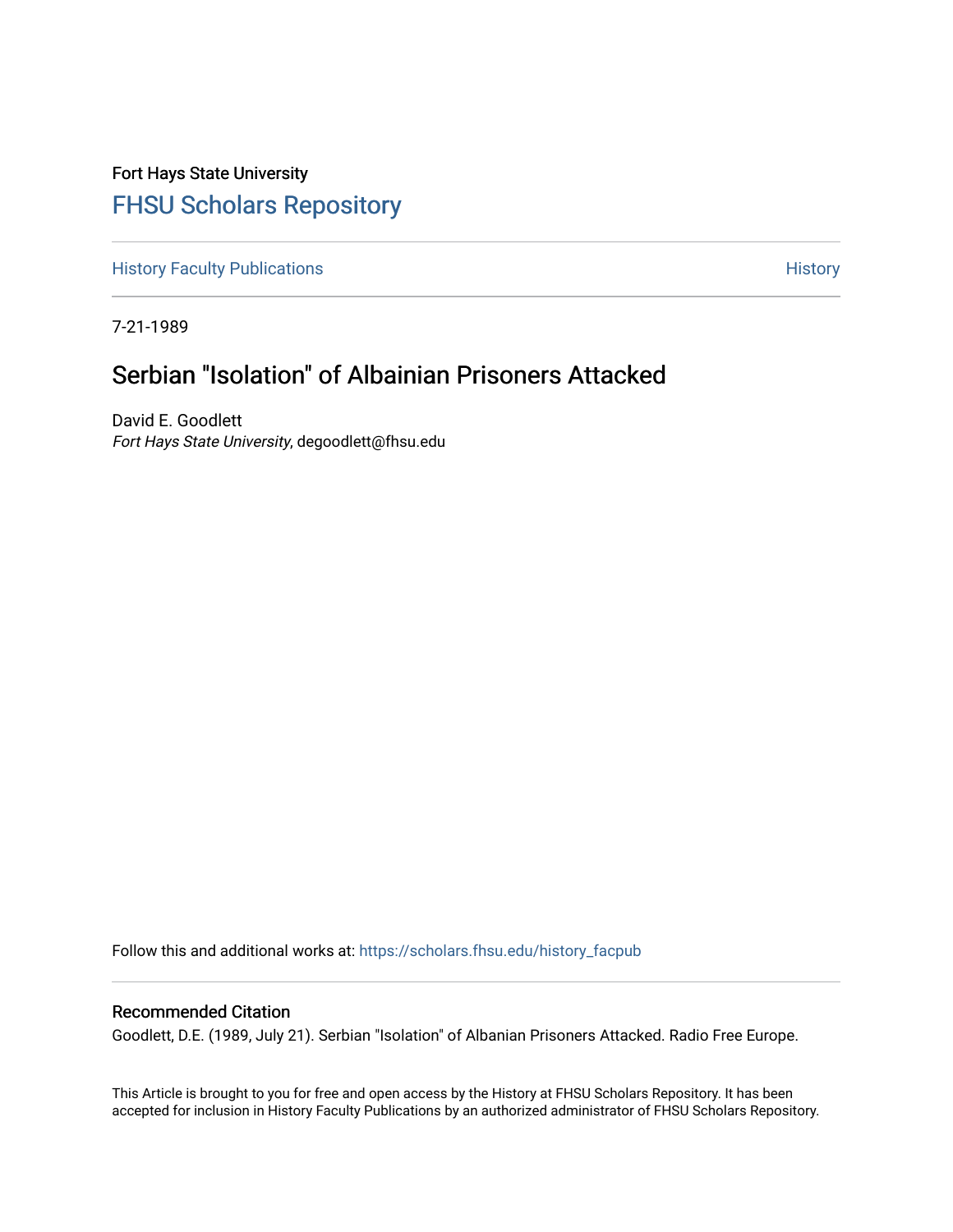$\rho t c$ 

#### EAST SERBIAN "ISOLATION" OF ALBANIAN PRISONERS ATTACKED

#### Munich, 21 July (RAD/David Goodlett)

Summary: *The Serbian policy of holding Albanian prisoners without filing charges against them and under conditions that often appear to involve use of torture has come under attack.* 

\* \* \*

In recent weeks opposition to Serbia's "isolation" policy has intensified. This policy allows the police to confine indefinitely individuals who have not been charged with a crime; the prisoners can be kept in a prison or elsewhere and are apparently subjected to appalling conditions and inhuman treatment, including torture. The policy was used extensively in March during the Serbian crackdown in the province of Kosovo, which had enjoyed constitutionally guaranteed autonomy from the republic of Serbia since 1974. The Albanians often appear to have been taken from Kosovo to jails in Serbia proper for their "isolation," and the brutality shown them was vividly described by a greengrocer who survived the ordeal and was eventually freed.

Although "isolation" is permitted under the Yugoslav criminal code, it has been used only rarely, mostly during the riots in Kosovo in 1981. In anticipation, however, of amendments proposed to the Yugoslav Constitution that were aimed at reasserting Serbian supremacy over the province, Albanian miners in Kosovo began a series of strikes and demonstrations in November 1988. The display of Albanian anger over the loss of autonomy helped to fuel Serbian nationalism, which was carefully encouraged by the Serbian political leadership under Slobodan Milosevic and the media under his control. Milosevic promised *in* February that the leaders of the protests would be arrested.

After the amendments were finally ratified in late March, the strikes turned to riots. At least 24 people were killed in the ensuing violence between Albanian protesters and the police and federal militia. The Serbian police authorities, in line with Milosevic's pronouncement, set out to capture not only those who had participated in the violence but also anyone suspected of "Albanian nationalism and separatism." The authorities seem to have made wholesale arrests, which included Azem Vllasi, who had been head of the Kosovo provincial communist party until April 1988. Vllasi was subsequently charged with "counterrevolution," a crime theoretically punishable by death. In addition, approximately 240 Albanian nationalist intellectuals, writers, and businessmen were placed in "isolation," sometimes merely for advocating opposition to Serbian control of Kosovo or even for simply feeding the strikers and demonstrators.

Protests Emerge. Opposition to this confinement tactic soon began to emerge. On April 3 the Kosovo Human Rights Committee somewhat predictably criticized the trials of the Albanian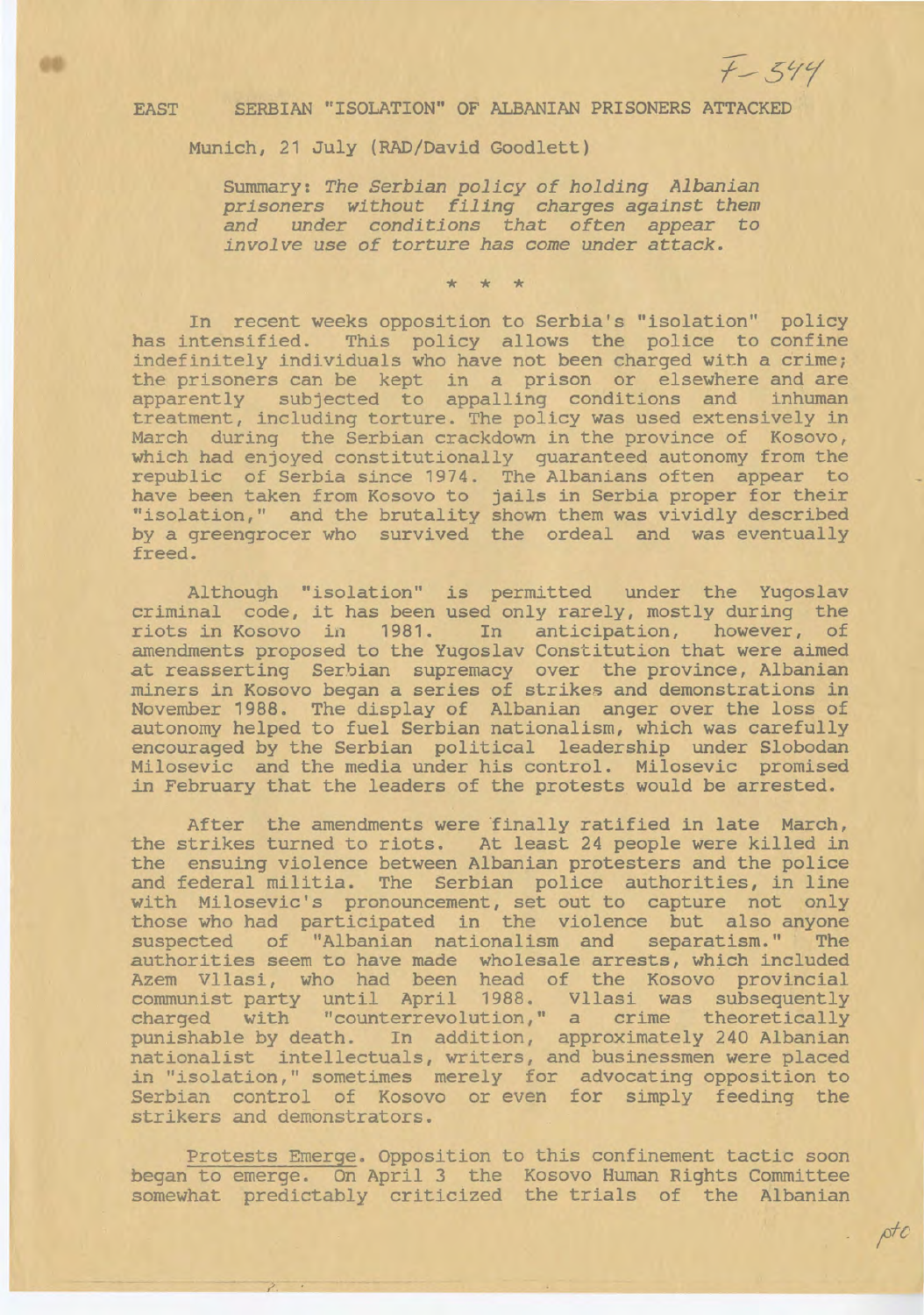$A.84C$ 

### EAST (1) SERBIAN "ISOLATION" OF ALBANIAN PRISONERS ATTACKED

demonstrators. On April 18 the Slovene PEN Center accused Serbian and other Yugoslav authorities of violating the rights of Yugoslav writers and intellectuals; they singled out Kosovo Albanians as victims. As part of a general criticism of laws that are used to restrict Yugoslav political activity, the Belgrade-based Yugoslav Human Rights Forum on May 11 questioned the policy of isolation.

The tone of the criticism sharpened in June. The Zagreb daily *Vjesnik* of June 11 published a scathing account of the arrest and confinement of one of the victims of "isolation," the greengrocer charged with giving food to striking Albanian miners. On June 22 the Serbian Writers' Association, an organization that had frequently supported both Milosevic and Serbian nationalist arguments, denounced "isolation" in an open letter to the Belgrade daily *Borba.* This was the first public criticism of the policy to appear in a major publication within Serbia itself. Two days later Zivko Gruden, a writer for *Vjesnik,* added his voice to the growing chorus of criticism; and on June 26 *Vjesnik* printed another attack.

Throughout this period domestic criticism has been buttressed by denunciations from abroad. In mid-May, for instance, Helsinki Watch denounced the "isolation" measures against Kosovo Albanians. Amnesty International condemned the policy. Both the European Parliament and the United States House of Representatives have passed nonbinding resolutions critical of human rights abuses in Yugoslavia and specifically the treatment of Kosovo Albanians.

Since the crackdown in Kosovo, the Serbian authorities have maintained that the police tactics were effective preventive detention and were constitutional; that criticism from abroad amounted to unjustified interference in Yugoslav affairs and was unfair, given Yugoslavia's excellent human rights record; and, more recently, that the issue was irrelevant because all prisoners in "isolation" had been released. On July 17 Kosovo's Minister of Internal Affairs Jusuf Karakusi claimed that there are no more such prisoners.

New Revelations To Come? Most critics are unconvinced by such statements. On July 18, for instance, Yugoslavia's official writers' union attacked the policy of "isolation." Indicating, perhaps, that the leadership is sensitive about the subject, the Yugoslav news agency, Tanjug, reported on July 19 that the authorities in the Serbian city of Leskovac were investigating 12 prison staff members for use of force against Albanians interned there in late March. This action, whatever its intent, is scarcely likely to dampen the criticism.

The Serbian authorities no doubt find this attention embarrassing. The opponents of "isolation" and of other practices directed against the Kosovo Albanians are equally determined to press their point. This struggle reached a peak